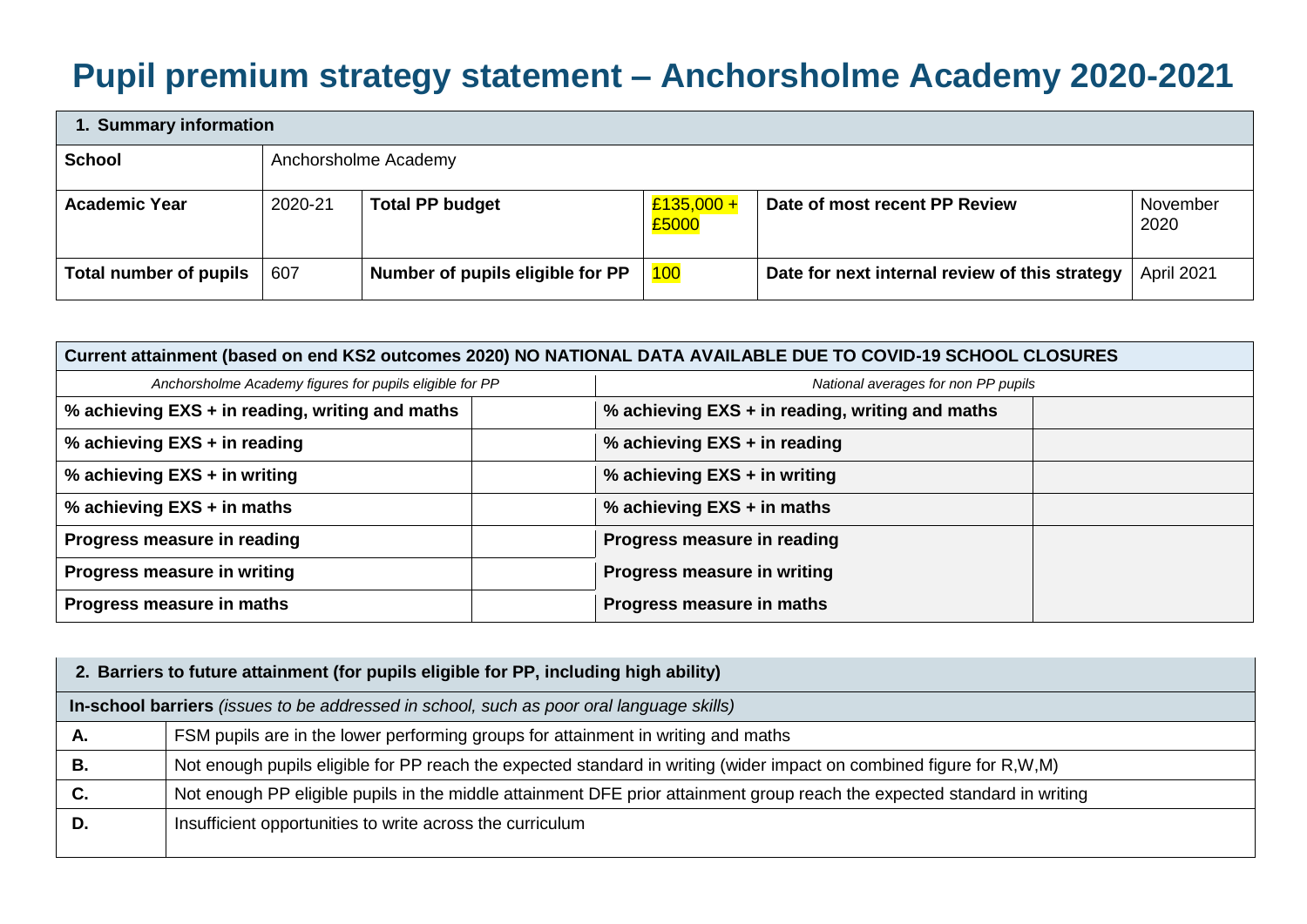| <b>External barriers</b> (issues which also require action outside school, such as low attendance rates) |                                                                                                                                 |  |  |  |
|----------------------------------------------------------------------------------------------------------|---------------------------------------------------------------------------------------------------------------------------------|--|--|--|
| Α.                                                                                                       | Access to resources such as reading material, libraries and cultural/social life experiences                                    |  |  |  |
| В.                                                                                                       | Low aspirations- family history, role models, lack of knowledge of education/ career paths                                      |  |  |  |
| C.                                                                                                       | Parental engagement with the learning process- reading, homework, spellings, attendance at Meet the Teacher & Parents' Evenings |  |  |  |
| D.                                                                                                       | Pupils with social and emotional barriers struggle to engage with learning and lack resilience                                  |  |  |  |

|                | 3. Desired outcomes                                                                                                                |                                                                                                                                                                            |
|----------------|------------------------------------------------------------------------------------------------------------------------------------|----------------------------------------------------------------------------------------------------------------------------------------------------------------------------|
|                | Desired outcomes and how they will be measured                                                                                     | Success criteria                                                                                                                                                           |
| А.             | To provide PP children with the cultural capital to access learning opportunities<br>across the curriculum and improve aspirations | Pupils eligible for PP have a broad range of experiences<br>both socially and academically which they are able to draw<br>on in order to access the curriculum effectively |
| В.             | To improve outcomes for pupils eligible for PP in writing and maths                                                                | Attainment and progress of pupils eligible for PP is at least<br>in line with national averages and the gap narrowed<br>between PP and non PP pupils                       |
| $\mathbf{C}$ . | To increase parental engagement in the learning process                                                                            | Parents are well informed about their child's progress and<br>are able to support the learning process effectively leading<br>to improved progress and outcomes            |
| D.             | To meet the social and emotional needs of pupils eligible for PP                                                                   | Pupils eligible for PP demonstrate the confidence and<br>resilience needed to deal with personal and academic<br>challenges                                                |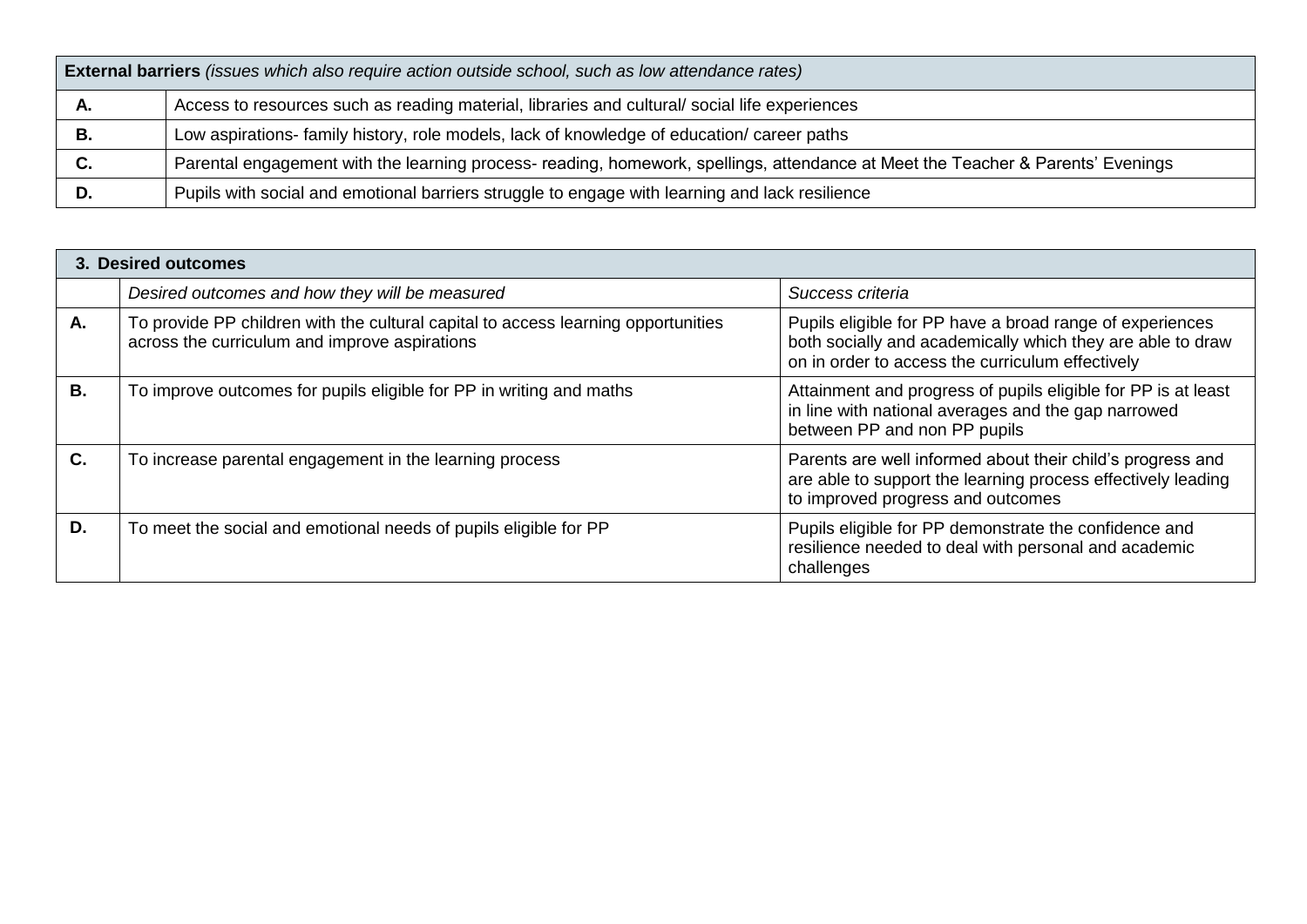| 4. Planned expenditure                                                                                                                         |                                                                                                                                                                                                                                                                                                                                                                                                                                                            |                                                                                                                                                                                                                                                                                                                                                                                                                                                                                                                                                                                                                             |                                                                                                                                                                                                                                                                                                                                                       |                                                                                               |                                            |
|------------------------------------------------------------------------------------------------------------------------------------------------|------------------------------------------------------------------------------------------------------------------------------------------------------------------------------------------------------------------------------------------------------------------------------------------------------------------------------------------------------------------------------------------------------------------------------------------------------------|-----------------------------------------------------------------------------------------------------------------------------------------------------------------------------------------------------------------------------------------------------------------------------------------------------------------------------------------------------------------------------------------------------------------------------------------------------------------------------------------------------------------------------------------------------------------------------------------------------------------------------|-------------------------------------------------------------------------------------------------------------------------------------------------------------------------------------------------------------------------------------------------------------------------------------------------------------------------------------------------------|-----------------------------------------------------------------------------------------------|--------------------------------------------|
| Academic year                                                                                                                                  | 2020-21                                                                                                                                                                                                                                                                                                                                                                                                                                                    |                                                                                                                                                                                                                                                                                                                                                                                                                                                                                                                                                                                                                             |                                                                                                                                                                                                                                                                                                                                                       |                                                                                               |                                            |
| and support whole school strategies.                                                                                                           |                                                                                                                                                                                                                                                                                                                                                                                                                                                            | The three headings below enable schools to demonstrate how they are using the pupil premium to improve classroom pedagogy, provide targeted support                                                                                                                                                                                                                                                                                                                                                                                                                                                                         |                                                                                                                                                                                                                                                                                                                                                       |                                                                                               |                                            |
| i. Quality of teaching for all                                                                                                                 |                                                                                                                                                                                                                                                                                                                                                                                                                                                            |                                                                                                                                                                                                                                                                                                                                                                                                                                                                                                                                                                                                                             |                                                                                                                                                                                                                                                                                                                                                       |                                                                                               |                                            |
| <b>Desired outcomes</b>                                                                                                                        | Chosen action /<br>approach                                                                                                                                                                                                                                                                                                                                                                                                                                | What is the evidence and rationale<br>for this choice?                                                                                                                                                                                                                                                                                                                                                                                                                                                                                                                                                                      | How will you<br>ensure it is<br>implemented well?                                                                                                                                                                                                                                                                                                     | <b>Staff lead</b>                                                                             | When will you<br>review<br>implementation? |
| To use structured and<br>focused CPD to ensure<br>consistent quality first<br>teaching leading to improved<br>outcomes and progress for<br>all | Facilitate focused CPD<br>opportunities for all staff<br>including support staff, led by<br>SLT, middle leaders and<br>identified experts                                                                                                                                                                                                                                                                                                                  | July 2016 DfE Standards for teachers'<br>professional development state that:<br>Professional development must be prioritised by<br>school leadership                                                                                                                                                                                                                                                                                                                                                                                                                                                                       | Phase leaders and<br>English subject team to<br>monitor the quality of the<br>teaching of reading and<br>writing through planning,<br>walkthroughs,<br>moderation of reading<br>journals, STAR Reader<br>data, TOPS reports and<br>writing moderation<br>All foci are part of SDP<br>and SEF                                                          | Headteacher<br><b>AHT</b><br><b>CPD Lead</b><br>Communication &<br><b>Interaction Faculty</b> | <b>Half Termly</b>                         |
| For DA pupils to make (or<br>exceed) expected progress<br>in writing                                                                           | Classes with large proportion<br>of DA pupils and those with<br>greatest need to be placed<br>with Phase leaders and<br>identified high performing<br>teachers<br>Staff to pupil ratio allowing<br>for additional teaching<br>groups and interventions<br>Provide subject release time<br>for Communication &<br>Interaction Faculty members<br>to monitor teaching and<br>learning in writing and to<br>carry out moderation<br>alongside teaching staff. | A lower staff to pupil ratio means disadvantaged<br>pupils have access to more teacher time with<br>tightly focused direct teaching.<br>Additional adults facilitate pre-planned<br>intervention groups and ad-hoc support<br>according to the needs of disadvantaged pupils-<br>handwriting, spelling, sentence structure,<br>grammar and punctuation<br>Subject leads with responsibility for raising<br>standards in Writing are able to effectively<br>monitor and evaluate teaching and learning in<br>these subjects leading to improved outcomes<br>The high quality teaching of writing is a key<br>school priority | Phase Leaders to<br>regularly monitor<br>progress of DA pupils-<br>walkthrough, book<br>scrutiny, provision in<br>planning, pupil 1-1s and<br>lesson study<br>Entry and exit data for<br>specific intervention<br>groups<br>Pupil progress reviews<br>alongside English leads<br>Writing focus drop ins,<br>pupil progress meetings<br>and data drops | Headteacher<br>AHT<br><b>Writing Leads</b>                                                    | <b>Half Termly</b>                         |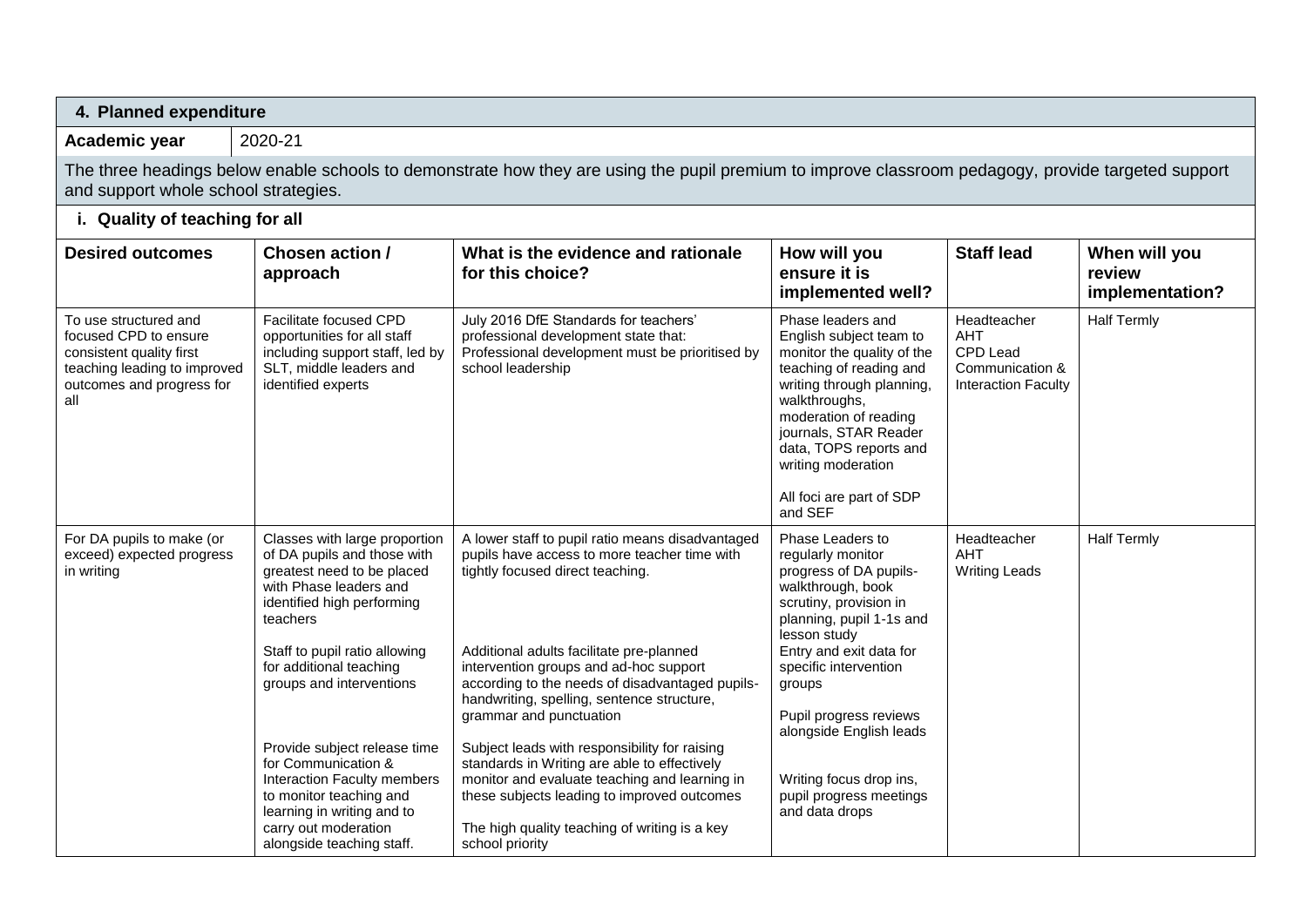|                                                                                                                                   | Specific CPD to impact on<br>quality of teaching of writing                                                                                                                                                                                                                                                      | July 2016 DfE Standards for teachers'<br>professional development state that:<br>Professional development must be prioritised by<br>school leadership                                                                                                                                                                                  |                                                                                                                                                                                                                   |                                                    |                                            |
|-----------------------------------------------------------------------------------------------------------------------------------|------------------------------------------------------------------------------------------------------------------------------------------------------------------------------------------------------------------------------------------------------------------------------------------------------------------|----------------------------------------------------------------------------------------------------------------------------------------------------------------------------------------------------------------------------------------------------------------------------------------------------------------------------------------|-------------------------------------------------------------------------------------------------------------------------------------------------------------------------------------------------------------------|----------------------------------------------------|--------------------------------------------|
| For DA pupils to make<br>accelerated progress in<br>reading                                                                       | Investment in Accelerated<br>Reader will engage all pupils<br>in 20 minutes daily reading<br>practice at a level which<br>promotes maximum<br>progress. Progress can be<br>measured effectively through<br>TOPS reports and STAR<br>Reader assessments<br>Purchase additional reading<br>materials as identified | The EEF found that for pupils starting secondary<br>school, "Accelerated Reader appears to be<br>effective for weaker readers as a catch-up<br>intervention."                                                                                                                                                                          | Class teachers to monitor<br>pupil engagement with<br>AR through online reports<br>and quizzing results                                                                                                           |                                                    |                                            |
|                                                                                                                                   |                                                                                                                                                                                                                                                                                                                  |                                                                                                                                                                                                                                                                                                                                        |                                                                                                                                                                                                                   | <b>Total budgeted cost</b>                         | £100,000                                   |
| ii. Targeted support                                                                                                              |                                                                                                                                                                                                                                                                                                                  |                                                                                                                                                                                                                                                                                                                                        |                                                                                                                                                                                                                   |                                                    |                                            |
| <b>Desired outcomes</b>                                                                                                           | Chosen action /<br>approach                                                                                                                                                                                                                                                                                      | What is the evidence and rationale<br>for this choice?                                                                                                                                                                                                                                                                                 | How will you<br>ensure it is<br>implemented well?                                                                                                                                                                 | <b>Staff lead</b>                                  | When will you<br>review<br>implementation? |
| For pupils to be physically,<br>mentally and emotionally<br>ready to learn                                                        | Support from Educational<br>Psychologist for identified<br>pupils- social and emotional<br>& mental health support                                                                                                                                                                                               | EEF findings show that 'On average, SEL<br>interventions have an identifiable and significant<br>impact on attitudes to learning, social<br>relationships in school, and attainment itself.<br>The average impact on attainment is<br>equivalent to four months' additional progress'                                                  | Monitor progress of DA<br>pupils in receipt of Ed<br>Psych support through<br>half termly review<br>process<br>Close monitoring of<br>regularity of emotional/<br>behavioural incidents and<br>impact on learning | <b>SENDCo</b><br>Pastoral team                     | Half termly                                |
| Provide 1-1 support for DA<br>pupils with significant needs<br>in order to meet these needs<br>within an inclusive<br>environment | TA3s to provide 1-1 support<br>for most needing DA pupils                                                                                                                                                                                                                                                        | Pupils have consistent support in order to meet<br>their very particular needs. TA3s are upskilled<br>by the professional services with which they<br>liaise, enabling them to greater meet the needs<br>of both the individual and other pupils                                                                                       | PPP reviews/ MAMs/<br><b>EHCP</b> reviews<br>Observations of pupils                                                                                                                                               | <b>SENDCo</b><br>TA line manager<br>Class teachers | Half termly                                |
| For the emotional needs of<br>pupils to be met in order to<br>improve engagement and<br>social interaction                        | Support from outside agency<br>for counselling in order to<br>meet specific emotional and<br>behavioural needs of<br>individuals                                                                                                                                                                                 | In reported studies, counselling has helped<br>children to become more confident, enhance<br>their learning and self-esteem, improve their<br>relationships and exhibit reduced peer problems<br>and feel happier and safer at school (e.g.<br>Burnison, 2003; Cooper et al., 2009, 2010;<br>Lynass et al., 2012; McElearney, Adamson, | Monitoring of regularity/<br>intensity of pupils'<br>behaviour and<br>engagement in learning<br>Pupil voice                                                                                                       | <b>SENDCo</b><br>Pastoral team                     | Half termly                                |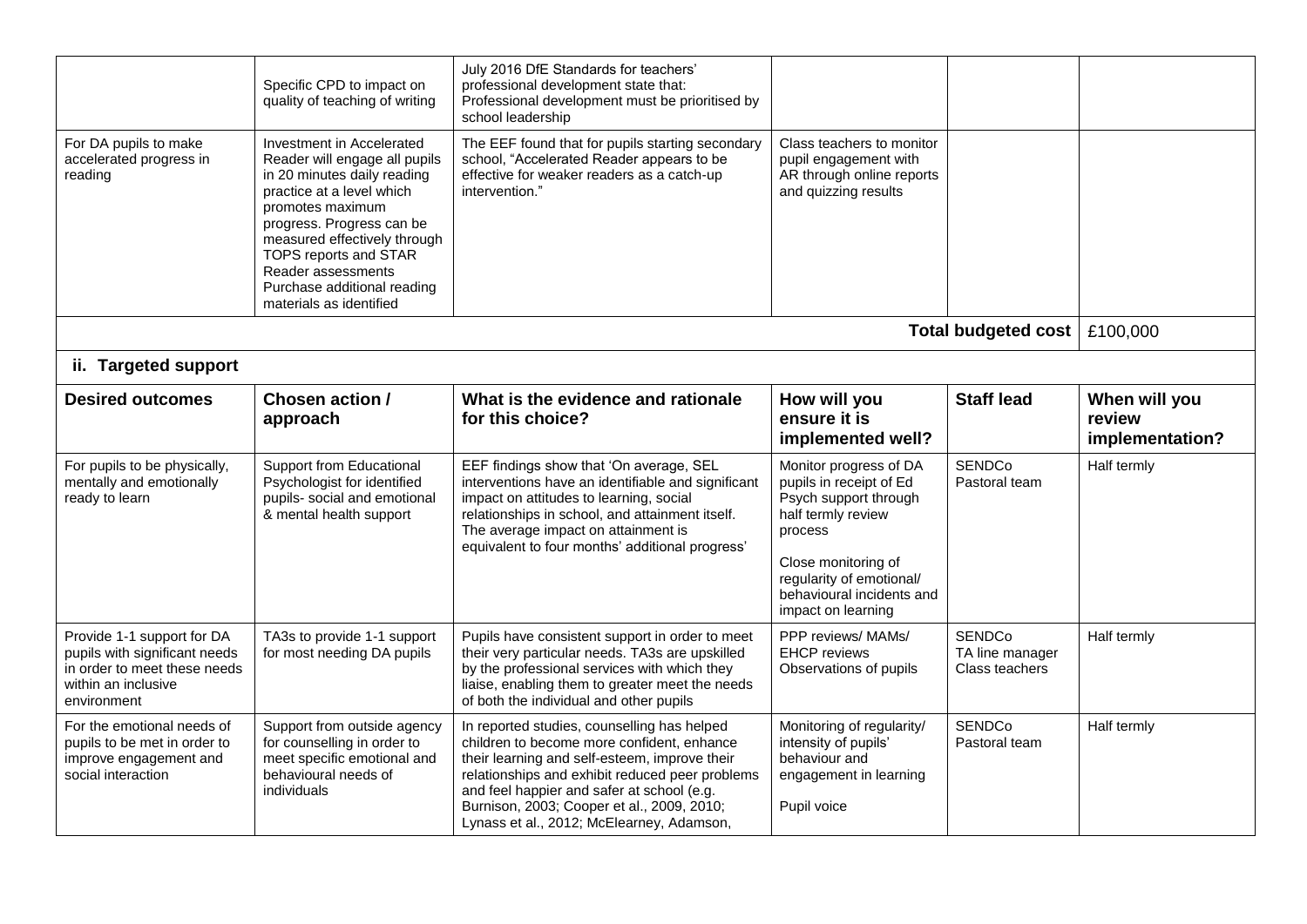|                                                                                                                              |                                                                                                                                                                                                                                                                                                                        | Shevlin & Buntin, 2013; McLaughlin et al., 2013;<br>Rupani et al., 2012)                                                                                                                                                                                                                                                                               |                                                                                                                                     |                                                   |                                            |
|------------------------------------------------------------------------------------------------------------------------------|------------------------------------------------------------------------------------------------------------------------------------------------------------------------------------------------------------------------------------------------------------------------------------------------------------------------|--------------------------------------------------------------------------------------------------------------------------------------------------------------------------------------------------------------------------------------------------------------------------------------------------------------------------------------------------------|-------------------------------------------------------------------------------------------------------------------------------------|---------------------------------------------------|--------------------------------------------|
| For pupils to be able to<br>communicate verbally with<br>confidence in order to fully<br>engage socially and<br>academically | Assessment and support<br>from speech and language<br>therapist for individuals and<br>support for TAs and teachers<br>working alongside these<br>pupils                                                                                                                                                               | EEF findings show that;<br>All pupils appear to benefit from oral language<br>interventions, but some studies show slightly<br>larger effects for younger children and pupils<br>from disadvantaged backgrounds (up to six<br>months' additional progress)                                                                                             | Baseline assessements<br>Observations of pupil<br>engagement in sessions<br>and impact in classrooms                                | <b>SENDCo</b>                                     | Half termly                                |
| Oracy interventions in FS<br>and KS1 close the 'Word<br>Gap'                                                                 | Employ services of Speech<br>and Language therapist to<br>work with identified pupils<br>alongside TAs<br>Train 2 identified TAs in FS<br>and KS1 to deliver 'Talk<br>Boost' interventions<br>Purchase of Talk Boost<br>materials<br>Liaise with staff at Happy<br>Days nursery to support<br>early oracy intervention | EEF findings show that;<br>All pupils appear to benefit from oral language<br>interventions, but some studies show slightly<br>larger effects for younger children and pupils<br>from disadvantaged backgrounds (up to six<br>months' additional progress)                                                                                             | Half termly monitoring of<br>intervention as part of<br>pupil progress reviews<br>Entry and Exit data<br><b>EYFS</b> summative data | <b>SENDCo</b><br><b>AHT</b><br>English lead       | Half termly                                |
| For identified gaps in<br>learning to be addressed                                                                           | Targeted interventions<br>according to pupils' needs to<br>be provided at appropriate<br>times by teachers and/ or<br>support staff<br>Weekly teacher-pupil 1-1s for<br>DA pupils facilitated by class<br>cover                                                                                                        | Gaps identified in formative assessment allow<br>for precisely targeted teaching to remedy these<br>Meta-Analysis of research by John Hattie breaks<br>down quality teaching into:<br>Pupils having clear goals/objectives<br>$\bullet$<br>Teachers providing pupils with modelling/<br>$\bullet$<br>scaffolding/ appropriate steps to achieve<br>them | Progress will be checked<br>half-termly through<br>subject data analysis                                                            | Phase leaders<br>TA line manager<br>Subject leads | Half termly                                |
|                                                                                                                              |                                                                                                                                                                                                                                                                                                                        |                                                                                                                                                                                                                                                                                                                                                        |                                                                                                                                     | Total budgeted cost                               | £20,000                                    |
| iii. Other approaches                                                                                                        |                                                                                                                                                                                                                                                                                                                        |                                                                                                                                                                                                                                                                                                                                                        |                                                                                                                                     |                                                   |                                            |
| <b>Desired outcomes</b>                                                                                                      | Chosen action /<br>approach                                                                                                                                                                                                                                                                                            | What is the evidence and rationale<br>for this choice?                                                                                                                                                                                                                                                                                                 | How will you<br>ensure it is<br>implemented well?                                                                                   | <b>Staff lead</b>                                 | When will you<br>review<br>implementation? |
| For DA pupils to have<br>access to cultural,<br>educational and sporting<br>events beyond the<br>classroom                   | Pupil will partake in cultural<br>visits<br>50% reduction in costs for<br>residential visits                                                                                                                                                                                                                           | Pupils' horizons will be broadened and they are<br>exposed to opportunities and experiences<br>beyond the classroom<br>Residential visits enable DA pupils to<br>experience greater independence, devlop<br>confidence and life skills through visits to                                                                                               | Review programme of<br>trips and evaluate<br>through pupil voice                                                                    | DHT<br><b>EVC</b><br><b>Phase Leaders</b>         | Termly                                     |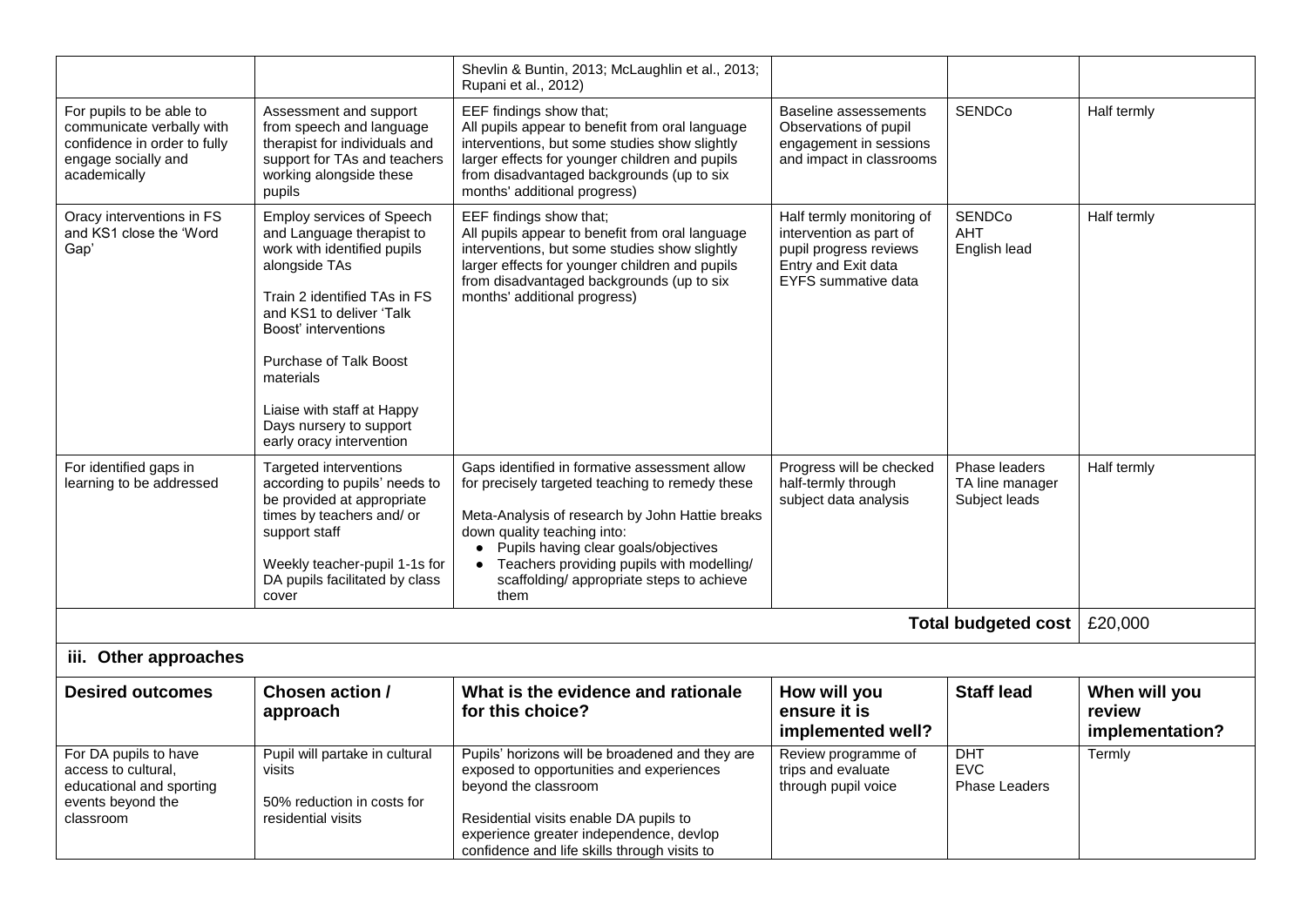|                                                                                                                                                                 |                                                                                                                                                                                                                                                                                                                                                                                                                                                                        | cultural centres of the UK and outward bounds<br>centre                                                                                                                                                                                                                                                                                   |                                                                                                                                                                                                              |                                                       |        |
|-----------------------------------------------------------------------------------------------------------------------------------------------------------------|------------------------------------------------------------------------------------------------------------------------------------------------------------------------------------------------------------------------------------------------------------------------------------------------------------------------------------------------------------------------------------------------------------------------------------------------------------------------|-------------------------------------------------------------------------------------------------------------------------------------------------------------------------------------------------------------------------------------------------------------------------------------------------------------------------------------------|--------------------------------------------------------------------------------------------------------------------------------------------------------------------------------------------------------------|-------------------------------------------------------|--------|
| DA pupils have increased<br>self esteem and are able to<br>develop social skills and self-<br>confidence through targeted<br>individual and group<br>activities | Drumming, filming and music<br>production sessions for<br>individuals and groups<br>Outdoor learning sessions                                                                                                                                                                                                                                                                                                                                                          | Pupils' social, emotional and behavioural needs<br>are responded to resulting in reduced barriers to<br>learning and social interaction                                                                                                                                                                                                   | Pupil voice<br>Feedback and<br>observations from<br>teaching staff regarding<br>DA pupils' engagement<br>and resilience in lessons<br>Records of behavioural<br>incidences                                   | Headteacher                                           | Termly |
| DA pupils have access to a<br>wide range of extra-curricular<br>opportunities                                                                                   | Ensure DA pupils have<br>priority access to extra-<br>curricular opportunities from<br>school and external<br>providers<br>Free enrichment and music<br>tuition places for DA pupils<br>DA pupils to have access to<br>music bursary for Music<br>Medal<br>DA pupils in Y5/ Y6 to have<br>costs met for YCT Part 1 and<br>Part 2 examinations (£5/ £10<br>accordingly)<br>Access to school<br>transportation to facilitate<br>access to extra-curricular<br>activities | DA pupils have a wide range of opportunities in<br>which to excel outside of the classroom leading<br>to increased confidence and development of<br>non-academic skills                                                                                                                                                                   | Termly register of DA<br>attendance numbers for<br>extra-curricular clubs<br><b>Outcomes of Music</b><br>Medal access<br>Number of DA pupils<br>accessing and passing<br>the YCT examinations<br>Pupil voice | <b>AHT</b><br>Music lead<br>Phase leaders<br>MFL lead | Termly |
| Families of DA pupils<br>engage positively with the<br>school and play an active<br>role in the learning journey of<br>pupils                                   | <b>Establish further</b><br>opportunities for parental<br>engagement and voice<br>through ongoing use of Dojo<br>(School and class stories)                                                                                                                                                                                                                                                                                                                            | A DFE report states that; Parental involvement<br>in a child's schooling for a child between the<br>ages of 7 and 16 is a more powerful force than<br>family background, size of family and level of<br>parental education<br>Parental involvement has a significant effect on<br>pupil achievement throughout the years of<br>schooling. | Parental feedback<br>following celebration<br>events<br>Formal feedback via<br>parental questionnaire                                                                                                        | <b>AHT</b><br><b>Phase Leaders</b>                    | Termly |
|                                                                                                                                                                 |                                                                                                                                                                                                                                                                                                                                                                                                                                                                        |                                                                                                                                                                                                                                                                                                                                           |                                                                                                                                                                                                              | Total budgeted cost   £15,000                         |        |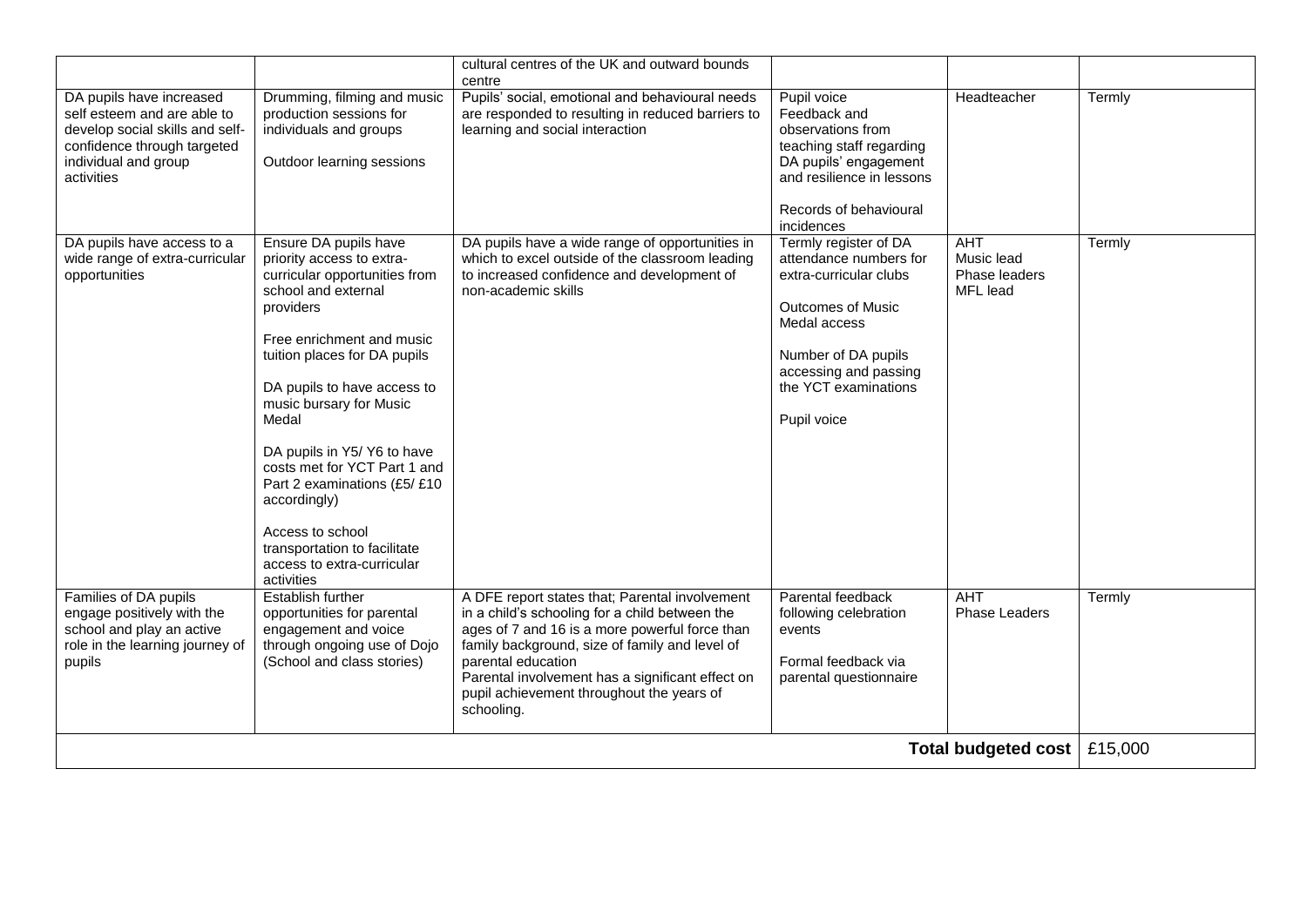| <b>Previous Academic Year</b>                                                                                                                  |                                                                                                                                                                                                                                                        | 2019-2020                                                                                                                                                                                                                                                                                                                                                                                                                                                              |                                                                                                                                                                                                                                                                                                                                                                                                                                                            |                                                                                       |
|------------------------------------------------------------------------------------------------------------------------------------------------|--------------------------------------------------------------------------------------------------------------------------------------------------------------------------------------------------------------------------------------------------------|------------------------------------------------------------------------------------------------------------------------------------------------------------------------------------------------------------------------------------------------------------------------------------------------------------------------------------------------------------------------------------------------------------------------------------------------------------------------|------------------------------------------------------------------------------------------------------------------------------------------------------------------------------------------------------------------------------------------------------------------------------------------------------------------------------------------------------------------------------------------------------------------------------------------------------------|---------------------------------------------------------------------------------------|
| i. Quality of teaching for all                                                                                                                 |                                                                                                                                                                                                                                                        |                                                                                                                                                                                                                                                                                                                                                                                                                                                                        |                                                                                                                                                                                                                                                                                                                                                                                                                                                            |                                                                                       |
| <b>Desired outcome</b>                                                                                                                         | <b>Chosen</b><br>action/approach                                                                                                                                                                                                                       | <b>Estimated impact:</b> Did you meet the<br>success criteria? Include impact on<br>pupils not eligible for PP, if appropriate.                                                                                                                                                                                                                                                                                                                                        | <b>Lessons learned</b><br>(and whether you will continue with this approach)                                                                                                                                                                                                                                                                                                                                                                               | Cost                                                                                  |
| To use structured and<br>focused CPD to ensure<br>consistent quality first<br>teaching leading to<br>improved outcomes and<br>progress for all | <b>Facilitate focused CPD</b><br>opportunities for all staff led<br>by SLT, middle leaders and<br>identified experts<br>Train TAs to support in                                                                                                        | The greatest impact on PP pupils was the<br>investment in SFA both as a teaching program<br>and the CPD for staff. Additional expenditure<br>enabled the purchase of Y6 specific SFA units<br>and teacher manuals which supported SATs<br>style questioning.<br>All pupils were able to access a much greater                                                                                                                                                          | Highly skilled TAs are best deployed in the classes/ groups<br>with greatest need. This approach will continue with<br>additional consideration for pupils requiring support for<br>writing.<br>The implementation of a new, whole school strategy involves<br>the buy in of all staff and the investment in high quality CPD<br>both at the outset and throughout implementation. This will<br>be crucial to any future projects or changes to curriculum | <b>TA INSET</b><br>£1500<br>SFA 1st<br>Year CPD<br>£8663<br>Year 6<br>materials       |
|                                                                                                                                                | delivery of SfA                                                                                                                                                                                                                                        | range of reading material at an appropriate level<br>of challenge.<br>There is a consistent approach to classroom<br>management which is evidenced throughout<br>school.<br>The greatest impact in terms of engagement has<br>been with some of our SEND & DA pupils who<br>have been able to access their learning in<br>smaller groups and at a level appropriate to their<br>stage in learning. This would not have been<br>possible without CPD for support staff. | which will impact pupil progress.<br>TAs require further CPD in order to best meet the needs of<br>pupils in writing (knowledge of age related expectations) as<br>the focus of the first year of SFA CPD has been on reading.                                                                                                                                                                                                                             | £2700                                                                                 |
| For PP pupils to make (or<br>exceed) expected progress<br>in writing and maths                                                                 | Classes with large proportion<br>of DA pupils and those with<br>greatest need to be placed<br>with Phase leaders and<br>identified high performing<br>teachers<br>Staff to pupil ratio allowing<br>for additional teaching<br>groups and interventions | No hard data for pupil progress is available for<br>writing or maths due to the COVID-19 closures.<br>Additional expenditure enabled the purchase of<br>Y6 specific SFA units and teacher manuals<br>which supported SATs style questioning.<br>High quality teaching continues to be the single<br>biggest factor in pupil progress so the most<br>vulnerable pupils are best placed with the most<br>effective teachers.                                             | We will continue this strategy as the first line in supporting<br>the most vulnerable pupils through quality first teaching.<br>Writing was identified as an area for development in the 2019<br>OfSted inspection. Cross curricular writing opportunities are<br>now set out in a whole school timetable which feeds into<br>writing assessment.                                                                                                          | TA in class<br>support<br>£64,135.00<br>Staff<br>release and<br><b>TLR</b><br>£20,568 |
|                                                                                                                                                | Provide subject release time<br>for Maths and Writing subject<br>leads.<br>Specific CPD to impact on<br>quality of teaching of writing<br>and maths                                                                                                    | Support staff gave no savings due to COVID<br>closures as salaries were not affected<br>In year observations, show that writing progress<br>is still an area for development.<br>In year observations of the use of manipulatives<br>in maths as supported by the Maths team                                                                                                                                                                                           | The removal of O Track has given rise to the need for an<br>effective method of tracking progress in writing which will<br>support target setting and interventions for identified pupils.<br>SFA cycles have been extended to allow greater opportunity<br>for development of writing skills and extended writing.                                                                                                                                        |                                                                                       |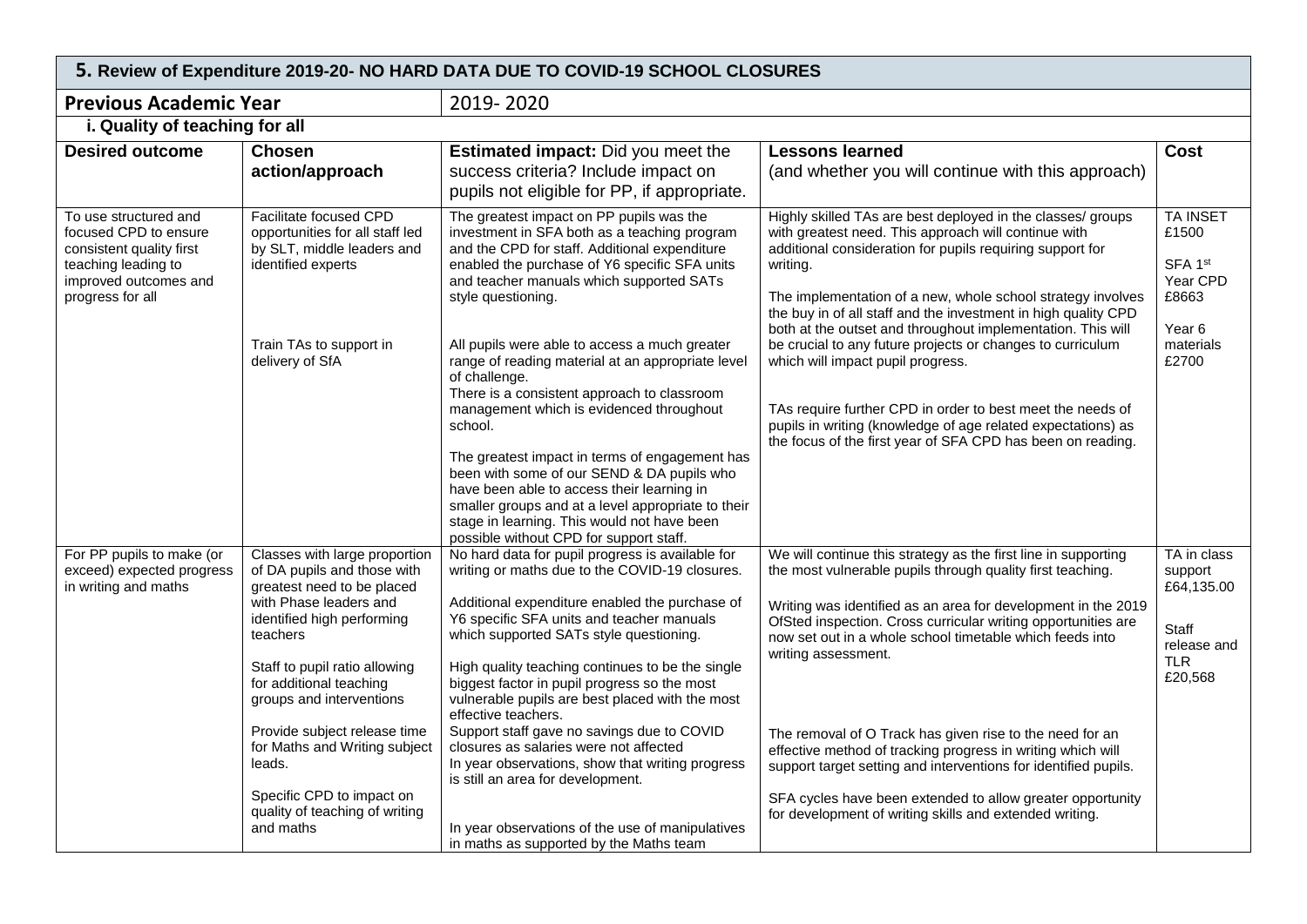|                                                                                                            |                                                                                                                                              | through ongoing CPD and M&E, has<br>demonstrated a more consistent approach<br>enabling pupils to find alternative methods to<br>access new or challenging concepts and to<br>develop a more secure knowledge of 'number'.                                                                                                                                                                                                                                                                                                                     | The use of manipulatives will continue to be a predominant<br>strategy in maths teaching and learning with additional CPD<br>for support staff.                                                                                                                       |                                                                                     |
|------------------------------------------------------------------------------------------------------------|----------------------------------------------------------------------------------------------------------------------------------------------|------------------------------------------------------------------------------------------------------------------------------------------------------------------------------------------------------------------------------------------------------------------------------------------------------------------------------------------------------------------------------------------------------------------------------------------------------------------------------------------------------------------------------------------------|-----------------------------------------------------------------------------------------------------------------------------------------------------------------------------------------------------------------------------------------------------------------------|-------------------------------------------------------------------------------------|
| <b>Targeted support</b><br>ii.                                                                             |                                                                                                                                              |                                                                                                                                                                                                                                                                                                                                                                                                                                                                                                                                                |                                                                                                                                                                                                                                                                       |                                                                                     |
| <b>Desired outcome</b>                                                                                     | <b>Chosen</b><br>action/approach                                                                                                             | <b>Estimated impact:</b> Did you meet the<br>success criteria? Include impact on<br>pupils not eligible for PP, if appropriate.                                                                                                                                                                                                                                                                                                                                                                                                                | <b>Lessons learned</b><br>(and whether you will continue with this approach)                                                                                                                                                                                          | Cost                                                                                |
| For pupils to be physically,<br>mentally and emotionally<br>ready to learn                                 | Support from Educational<br>Psychologist for identified<br>pupils- social and emotional<br>& mental health support                           | Not all sessions were delivered due to COVID-<br>19                                                                                                                                                                                                                                                                                                                                                                                                                                                                                            | Where pupils are identified that will benefit from this service,<br>we will continue to secure support based on successes from<br>previous academic years.                                                                                                            | EP support<br>£4800                                                                 |
| For the emotional needs of<br>pupils to be met in order to<br>improve engagement and<br>social interaction | Support from outside agency<br>(New Start) for counselling in<br>order to meet specific<br>emotional and behavioural<br>needs of individuals | Pupils accessing this service have been able to<br>discuss their feelings and address issues which<br>have the potential to distract from their learning.<br>Not all sessions were completed due to COVID-<br>19                                                                                                                                                                                                                                                                                                                               | We have identified further pupils whom will benefit from this<br>provision in the next academic year<br>This is in addition to core and MAT funded sessions from the<br><b>Educational Psychologist</b>                                                               | <b>New Start</b><br>£1900<br>Speech &<br>language<br>support<br>£4700               |
| For identified gaps in<br>learning to be addressed                                                         | Targeted interventions<br>according to pupils' needs to<br>be provided at appropriate<br>times by TA3s                                       | Use of Toe by Toe and pre-teach vocabulary<br>groups has contributed to accelerated progress<br>for individuals.                                                                                                                                                                                                                                                                                                                                                                                                                               | TA3s will continue to provide additional support through<br>targeted intervention programmes (Toe by Toe, SLC,<br>vocabulary pre-teach, Power of 2, ABC) Where most<br>effective, interventions are delivered regularly and are<br>adapted to the needs of the pupil. | TA <sub>3</sub><br>curriculum<br>intervention<br>£4682.80                           |
|                                                                                                            | Purchase structured reading<br>programme e.g. Accelerated<br>Reader                                                                          | Pupils working below ARE in reading have been<br>heard reading by class teachers and TAs as a<br>priority.<br>Accelerated Reader was purchased towards the<br>end of 2019-20 academic year and was<br>introduced to staff and children in Autumn 2020.<br>This will run alongside STAR Reader as a<br>means of measuring progress in reading for<br>individuals and to set targets effectively to<br>promote progress alongside well matched<br>reading materials. Additional reading materials<br>were purchased to kick start the initiative | DA pupils will continue to be a priority for additional reading<br>in school. Their progress will be carefully monitored through<br>the TOPS reports generated by Accelerated Reader and the<br>summative information provided by STAR Reader                         | Purchase of<br>additional<br>reading<br>materials<br>£7042<br>(50% match<br>funded) |
| Provide 1-1 support for DA<br>pupils with significant                                                      | TA3s to provide 1-1 support<br>for 3 DA pupils                                                                                               | TAs were able to support DA pupils with<br>significant needs which enabled pupils to access                                                                                                                                                                                                                                                                                                                                                                                                                                                    | Where needs of individuals are significant, support staff with<br>prior experience and knowledge of specific needs will be                                                                                                                                            |                                                                                     |